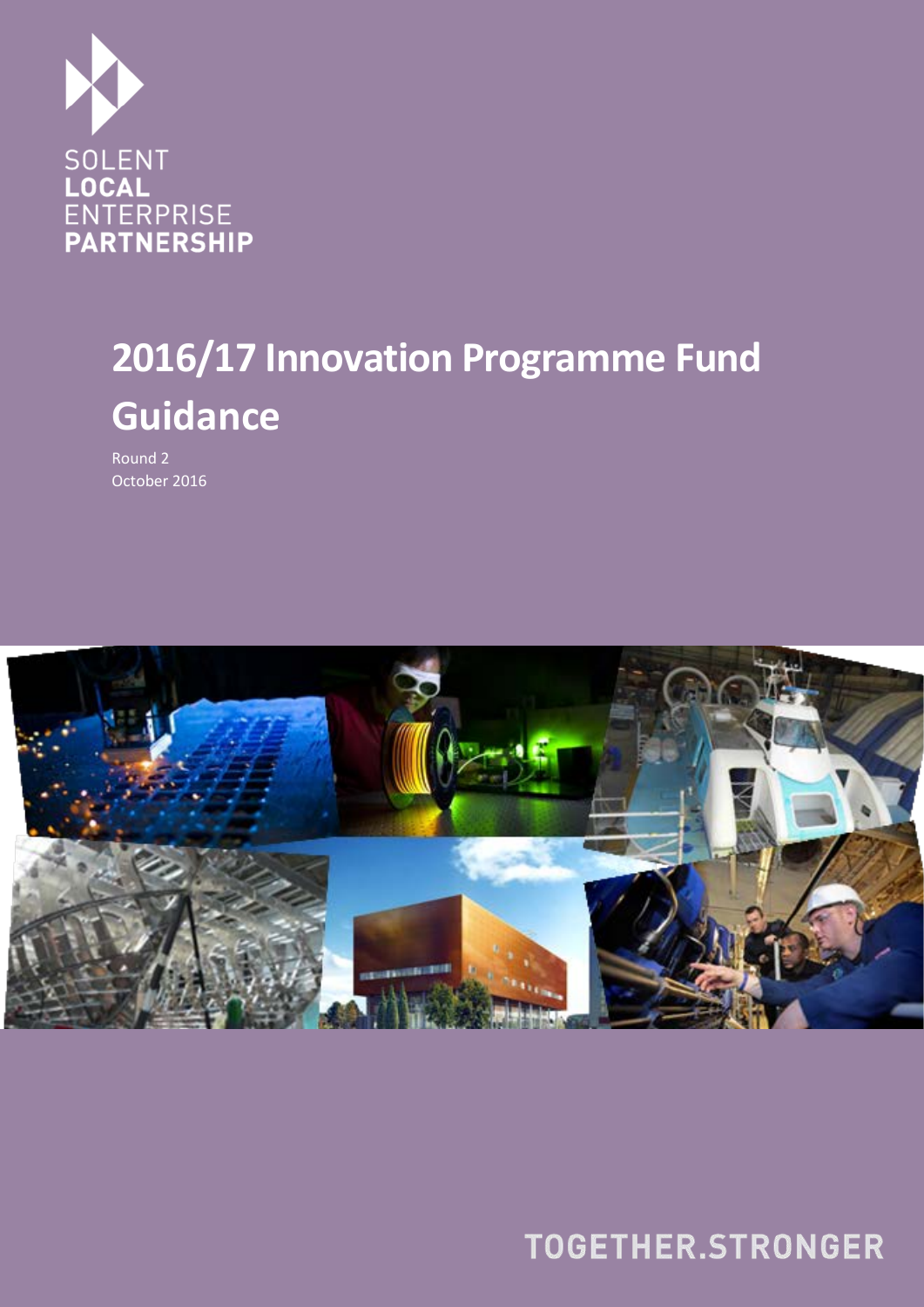# **Contents**

| Section          |                                                 | <b>Page Number</b> |
|------------------|-------------------------------------------------|--------------------|
| 1.               | <b>Executive Summary</b>                        | 2                  |
| Background<br>2. |                                                 | 3                  |
| 3.               | 2016/17 Innovation Programme Fund               | 6                  |
| 4.               | Eligibility Criteria and Supporting Information | 8                  |
|                  | 5. Types of Funding and State Aid               | 12                 |
|                  | 6. Prioritisation of Projects                   | 15                 |
|                  | 7. Full Business Case Development               | 16                 |
| 8.               | <b>Activity Timetable</b>                       | 18                 |
| 9.<br>Contact    |                                                 | 19                 |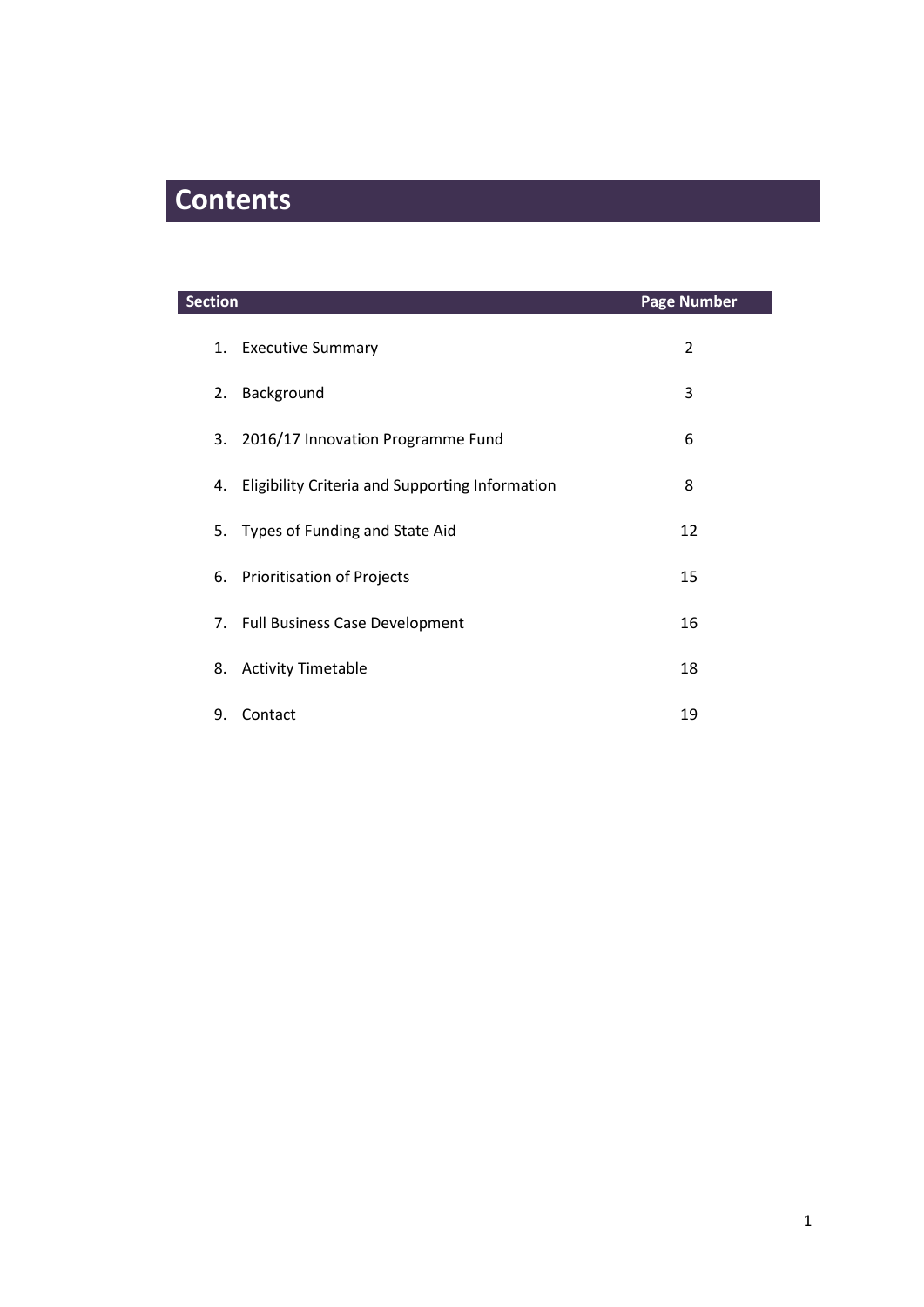### **1 Executive Summary**

**To maintain and strengthen the excellence and impact of the business and research community in the Solent, the LEP is now opening up a further round of the 2016/17 Innovation Programme Fund, with up to £3m of capital funding available in 2016/17 for capital proposals that seek to invest in new technologies, equipment, infrastructure, facilities and estates that are ready to deliver during the current financial year.** 

**Projects that seek funding to support the development of "smart manufacturing" (the development of manufacturing processes based around the integration of production with digital technologies), new and emerging technologies (for example: nano-technology, biotechnology, renewable energy and energy storage) and automation technologies will be favoured.**

This builds on a £3m Innovation Programme Fund call for projects issued by the LEP in April 2016.

The minimum bid threshold is £250,000 for *shovel-ready* projects that can commence delivery no later than January 2017, with any funding award needing to be defrayed by  $31<sup>st</sup>$ March 2017. The following forms of support are being made available:

- Grant;
- Loan;
- Forward funding; and
- Equity funding.

The amount of funding sought from the Innovation Programme Fund must contribute directly to a project alongside confirmed and secured third party investment and the project must demonstrate that it will bring in additional private sector investment. Local funding contributions to the project should represent at least 50% of the total project cost as an absolute minimum.

Should you have a project that is expected to commence after March 2017, the LEP would like to hear from you, and we would suggest that you contact the Solent LEP to discuss your project. In addition, we will soon be launching a business support grant programme - the Solent Growth Fund offering grants of between £20,000 and £500,000. Further information will be available on the [Solent LEP](http://solentlep.org.uk/) website. For other innovative projects that are seeking venture capital funding, you may wish to consider the options identified on the [InnovateUK](https://www.gov.uk/government/organisations/innovate-uk) website.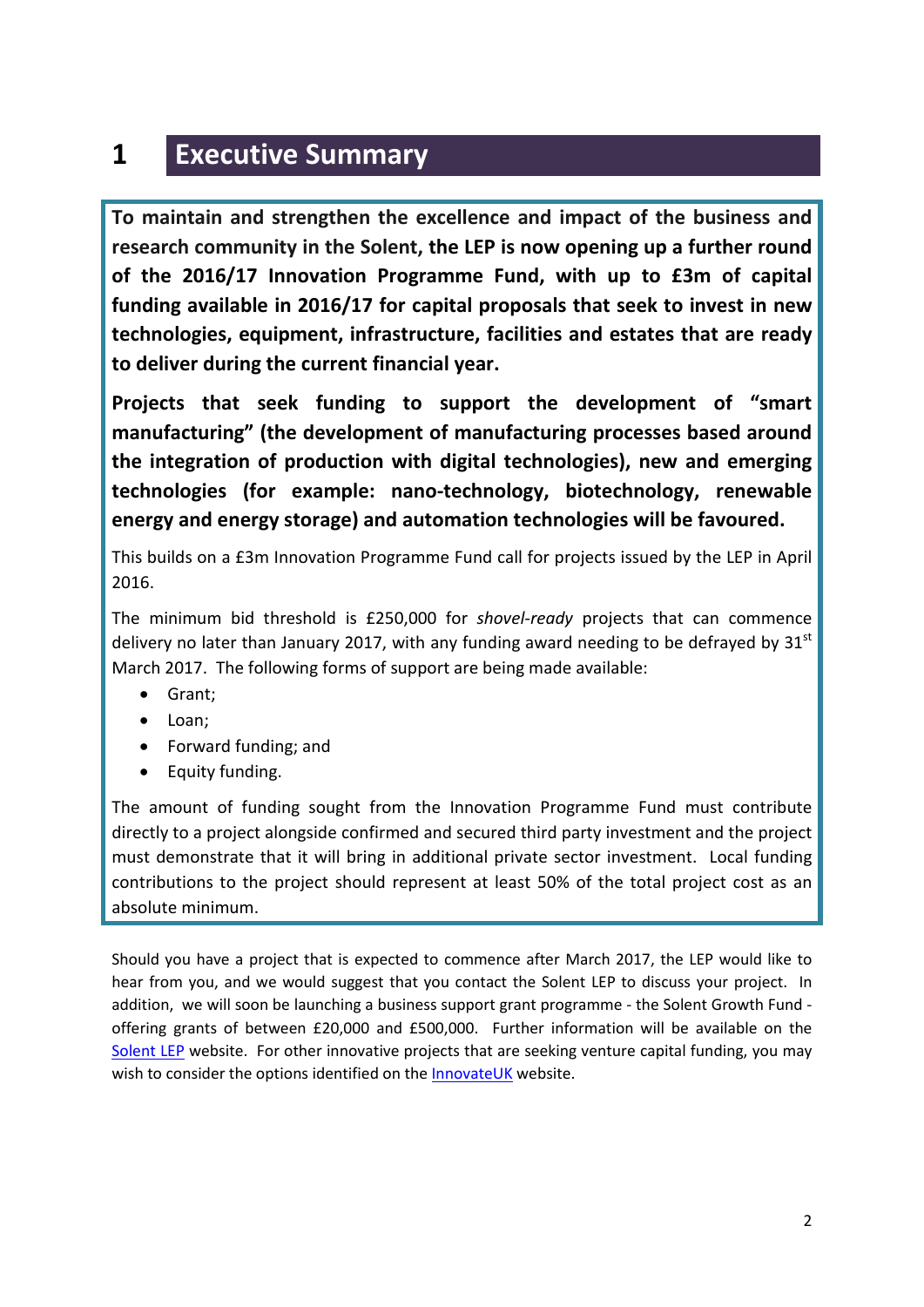### **2 Background**

#### **2.1 The Solent Local Enterprise Partnership**

The Solent Local Enterprise Partnership (LEP) is the key interface and lead for economic development in the Solent. It is a partnership organisation between the business community, the Further Education and Higher Education sector, three unitary authorities, eight district councils and one county council, all of whom are actively working together to secure a more prosperous and sustainable future for the Solent area, providing the resources and economic environment, which makes it easier for businesses and individuals to be productive and where scientific research is encouraged through support for relevant institutions.

#### **2.2 The National Context**

Following the changes in Government that were precipitated by the decision of the UK to leave the European Union in June 2016, a new national economic approach is emerging, forged around the development of a national Industrial Strategy.

Further details are expected in the Autumn Statement 2016, but the Government's thinking on an Industrial Strategy would appear to include the following elements:

- Stricter merger and acquisition rules, with more emphasis on a 'public-interest test' for foreign take-overs
- New corporate governance structures, including consumer and employee representation on boards, and greater transparency around executive pay
- **Continued work towards higher productivity, including through the development of the science and research base in the UK**
- Delivery of infrastructure projects
- Increased house-building
- Continued support for regional development of cities and other economic areas outside London

Aligned with this is the emergence of technological change and innovation, which are expected to be driven by automation and connectivity. The rate of change and advancement in this area is considerably faster than in other comparable areas of the economy.

#### **2.3 The Solent Economy and innovation the Solent**

The Solent economy is best summarised in th[e Solent Strategic Economic Plan.](http://solentlep.org.uk/uploads/documents/Solent_Strategic_Economic_Plan.pdf) The Solent economy has a population of over 1.3 million, 50,000 businesses, local GVA of £26 billion, and is part of wider south east economy valued at £190 billion GVA. It has a range of assets that are globally renowned, a strong SME base, and a thriving research community through its Universities, research institutions and industry.

The Solent Strategic Economic Plan identifies that innovation and the exploitation of new knowledge by the private sector will be fundamental to future growth. For Solent to thrive, raise productivity, and transform its economy, innovation and new and emerging technologies will be a major driver.

The area is home to three world class universities and this represents an important competitive advantage, as technological change continues to increase demand for higher skilled roles in our area.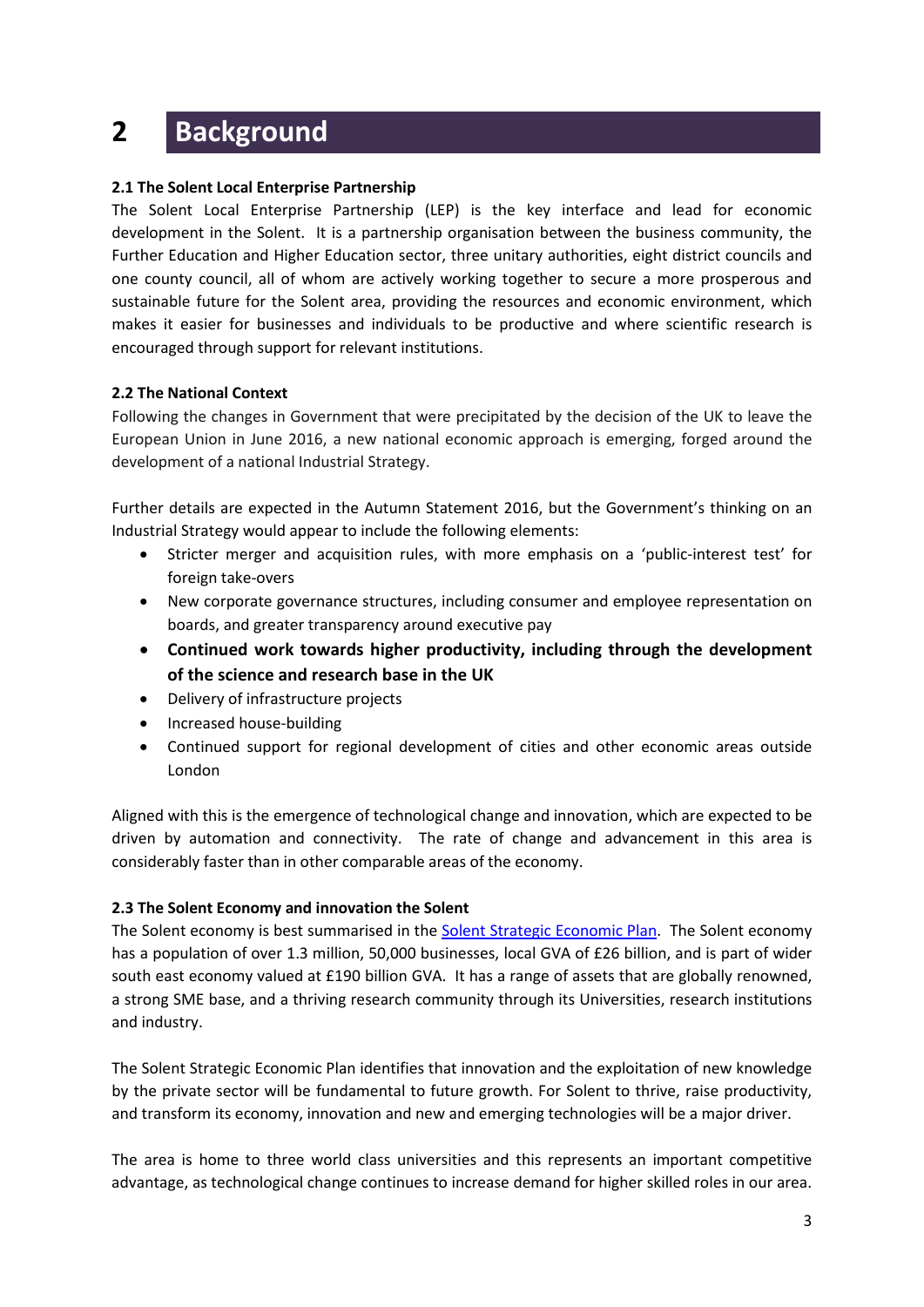The creation and application of new ideas is critical for our long-run productivity growth and there is more we can do to support this activity as well as in commercialising discoveries made in the research base and in ensuring the diffusion and adoption of these discoveries.

The Solent faces some notable challenges and opportunities:

- Lower levels of knowledge-intensive employment compared with other areas. Knowledgeintensive businesses are key drivers of innovation.
- The skills profile is relatively weak because a less highly-skilled population is less likely to facilitate the creation and transmission of knowledge and ideas and to be able to use knowledge effectively, factors crucial to successful innovation.
- There is substantial variation in skills profiles between different local authorities within the Solent area, particularly higher-level skills.
- The emergence and growth of smart manufacturing and automation technologies in the area
- The growth and development of new and emerging technologies including nanotechnology, bio technology, 'the Internet of things; quantum computing, cyber security, artificial intelligence and renewable energy and energy storage.

Through the LEP's Innovation and Business Support Delivery Panel, work has been undertaken to identify the Solent's innovation strengths. The following areas, where we feel we have genuinely world-leading activity taking place, and which is either being commercialised or has high growth potential have been identified:

- Marine Data (including marine autonomy)
- Advanced Materials
- Photonics

In addition, the Solent also acts as a focal point for science and innovation in Cyber Security, Big Data Utilisation, Life Sciences / Healthy Living, Marine Renewable, Digital / Creative and CleanTech.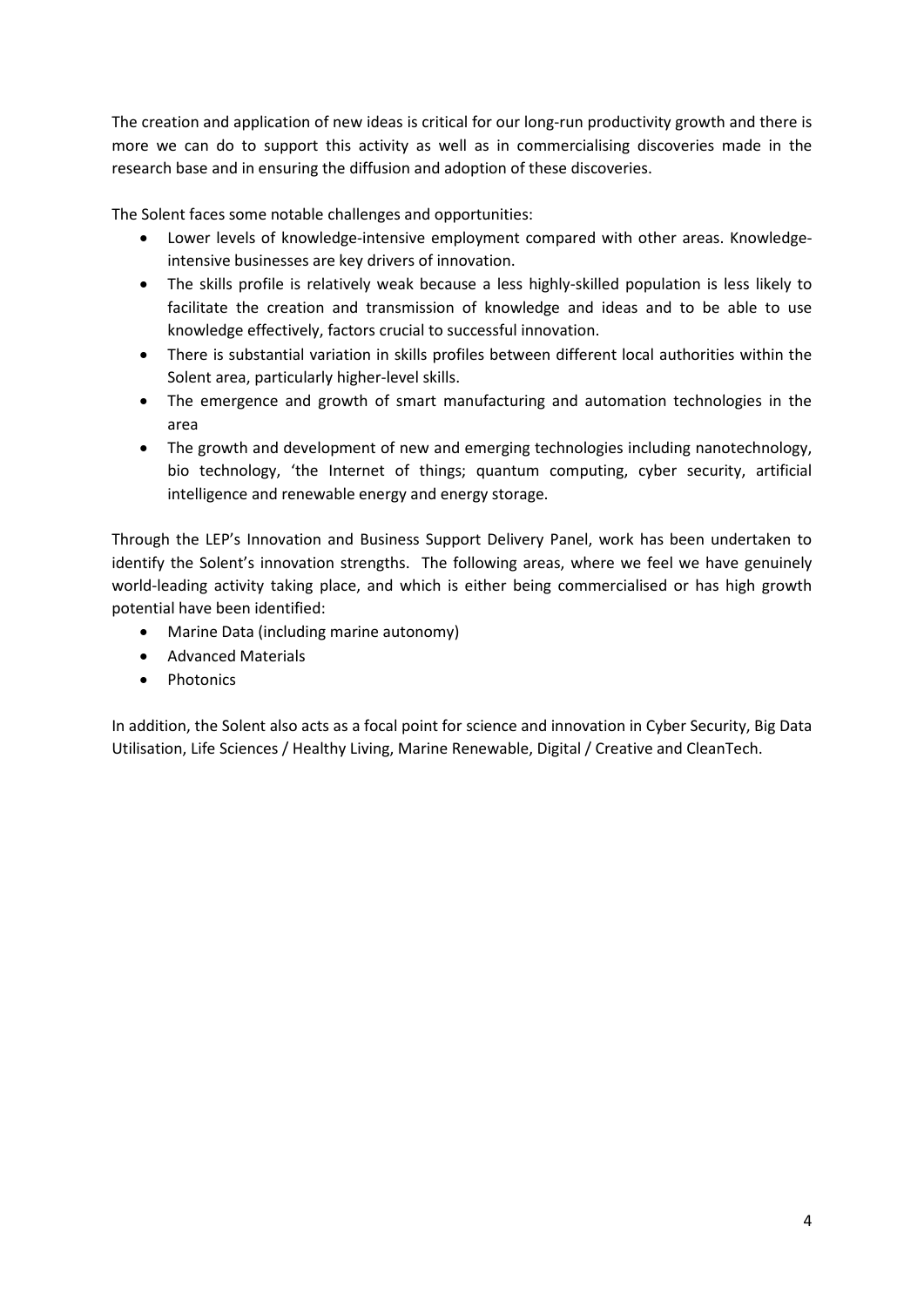### **3 2016/17 Innovation Programme Fund**

The 2016/17 Innovation Programme Fund is funded through Local Growth Funding (LGF) secured through the Solent Growth Deal. The LGF was established as a £12 billion central fund operating from 2015-16 to 2020-21. The LGF is fundamentally a capital fund that was established as a central funding pot, which is accessed through a process of LEPs agreeing Local Growth Deals with Government. Through Growth Deals, LEPs are invited to seek freedoms, flexibilities and a share of the LGF to target their identified local growth priorities.

**A £3m Innovation Programme Fund is being made available from Solent LEP Local Growth Funding and is available immediately to support projects that are ready to deliver and require funding in 2016/17.**

**Projects seeking funding to support increases in technological innovation combined with the enhancement of products and services with digital capabilities will be favoured and we are particularly interested in proposals that are seeking to respond to the growth in the enhancement of 'on demand' services to customers whether they are consumer based or business to business.**

Therefore, if you have an innovation project that is able to commence delivery in 2016/17 and spend Local Growth Funding in the same timeframe, and which meets the eligibility criteria and supporting information outlined in section 4, we would welcome your submission of a **Full Business Case by 17:00 on 31 October 2016. Subject to further funding being available we recognise that some projects may require more time to develop their Full Business Case and we would also welcome later submissions of a Full Business Case by 30 November 2016.**

The LEP are seeking applications for projects to be set out in within a Full Business Case (see section 7). These will be independently assessed against the prioritisation matrix (see section 6) and government guidance on the development of business cases.

The Solent LEP Board will then consider all proposals received, and make decisions on those to be funded, together with any pre-conditions that will need to be satisfied before any funding can be drawn down. The decision of the LEP Board is final and there is no right of appeal.

For the benefit of applicants, the diagram on page six provides an overview of the process from submission of Full Business Case to funding agreement.

The Solent LEP is particularly keen to identify projects that will address the challenges identified in section 2 of this document and help to create the economic environment, which makes it easier for businesses and individuals to be productive and where scientific research is encouraged and/or propose the creation and/or safeguarding of jobs spurred by technological developments.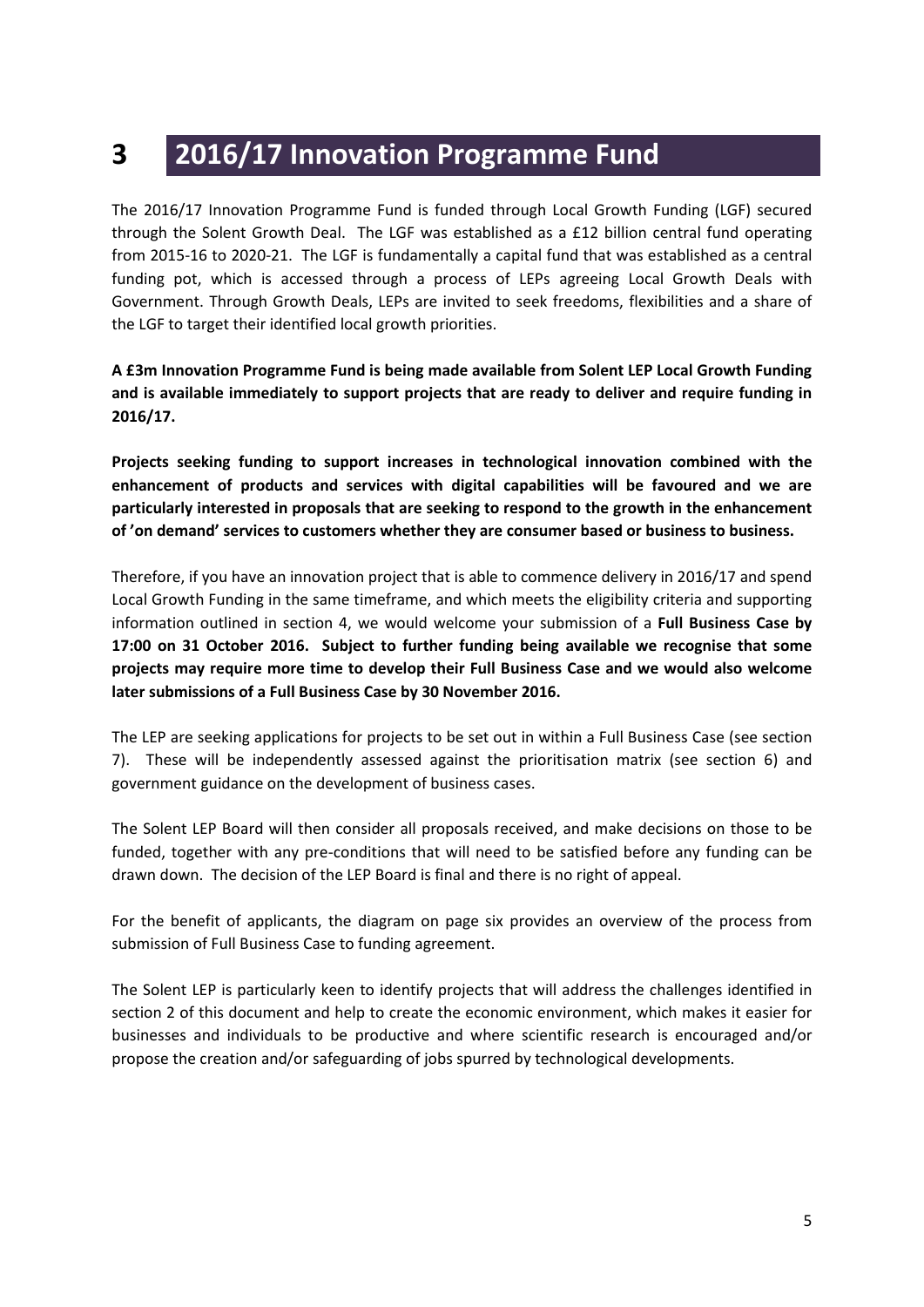**HERE IS HOW THE PROCESS WORKS...**

Prepare and submit a **Full Business Case** in line with the information in this document.

Independent due diligence will be undertaken on your Full Business Case.



Your Full Business Case will be published on the LEP website for an eight week consultation period.

**SUCCESS!**

**Funding is confirmed for your project (subject to receipt of future years LGF allocations )**

> **Funding Agreement Issued**

Solent LEP Board considers Full Business Case, due diligence and consultation outcome.

You will have an opportunity for factual accuracy checks on the due diligence report.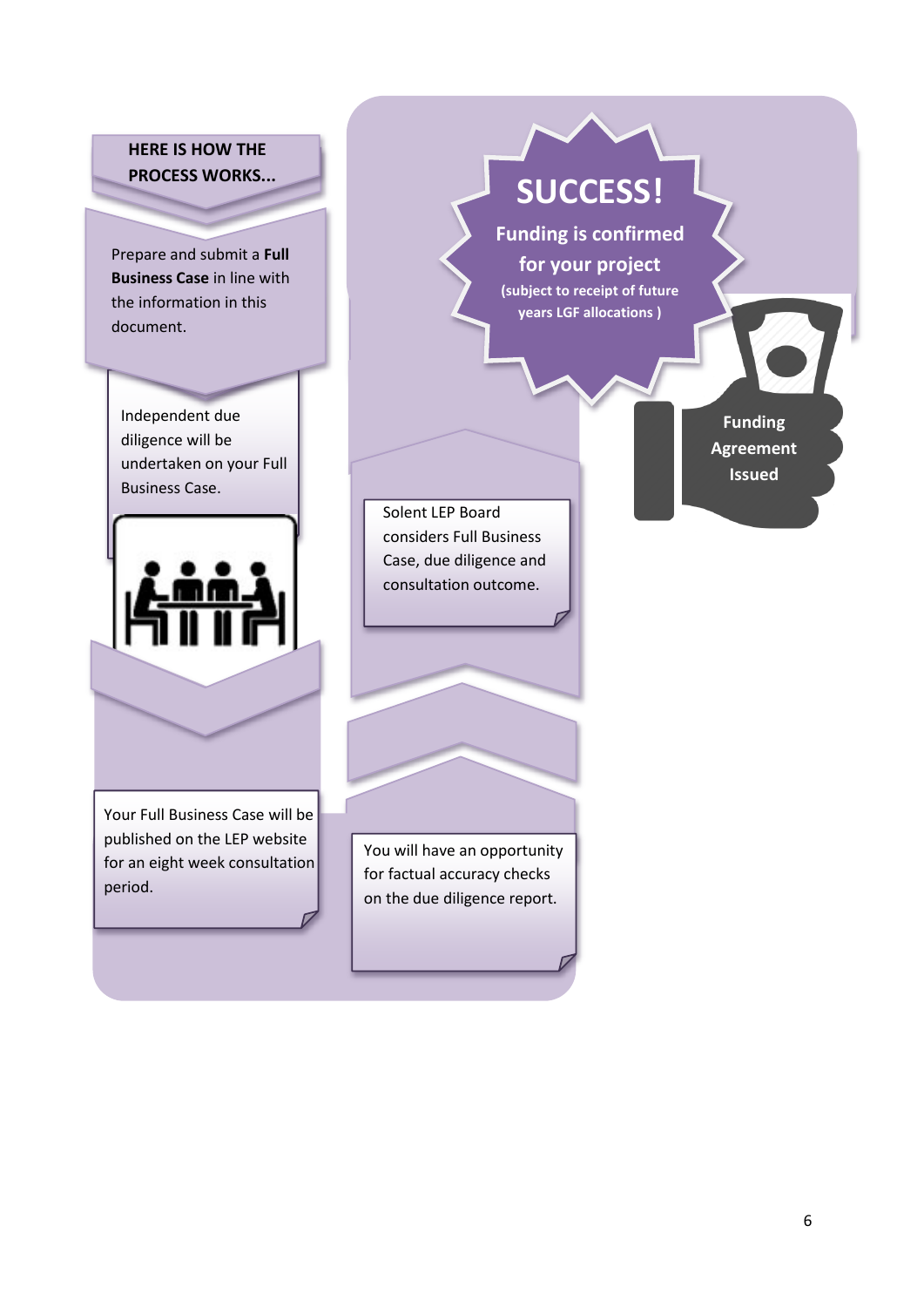### **4 Eligibility Criteria and Supporting Information**

Before submitting a Full Business Case, please ensure that you meet the following eligibility criteria and supporting information:

#### **4.1 Applicants**

Applications are invited from private and public sector organisations, as well as from private / public partnerships. Clarity must be provided in terms of the lead applicant. All submission must be signed-off by a senior representative from the lead organisation.

#### **4.2 Geography**

Proposals must be delivered in the Solent LEP area with clear evidence that the direct outputs (i.e. new private sector investment, new jobs, new housing, new employment space, apprenticeships, etc.) as a result of your project will be located in the Solent LEP area.

The LEP may exceptionally consider applications for projects outside of the Solent LEP area where there is clear evidence that the direct outputs (i.e. additional private sector investment new jobs, new housing, new employment space, apprenticeships, etc.) will deliver direct productivity and growth outcomes in the Solent LEP area. For the avoidance of doubt, induced benefits or indirect outcomes cannot be considered. Equally, the LEP may consider projects whose outputs are outside the Solent LEP area, but where there is clear evidence that the project will directly benefit residents and businesses within the Solent LEP area.

The Solent LEP is keen to work with our adjacent LEP partners on projects. If you have a project that has the potential to deliver benefits within another LEP area, we would suggest that you speak with the relevant LEP before submitting your application to the Solent LEP.

#### [A map of the Solent LEP area is available here.](http://solentlep.org.uk/about)

#### **4.3 Costs**

The LGF is a **capital fund** and all funding sought from the LGF should be **for capital investment only in 2016/17**. We will consider the following forms of support:

- Grant;
- Loan;
- Forward funding; and
- Equity funding.

Revenue requests cannot be considered.

To maintain and strengthen the excellence and impact of the business and research community in the Solent, we are looking for capital proposals that seek to invest in new technologies, equipment, infrastructure, facilities and estates. Proposals that support the development of "smart manufacturing", new and emerging technologies and/or advancements in science and research will be favoured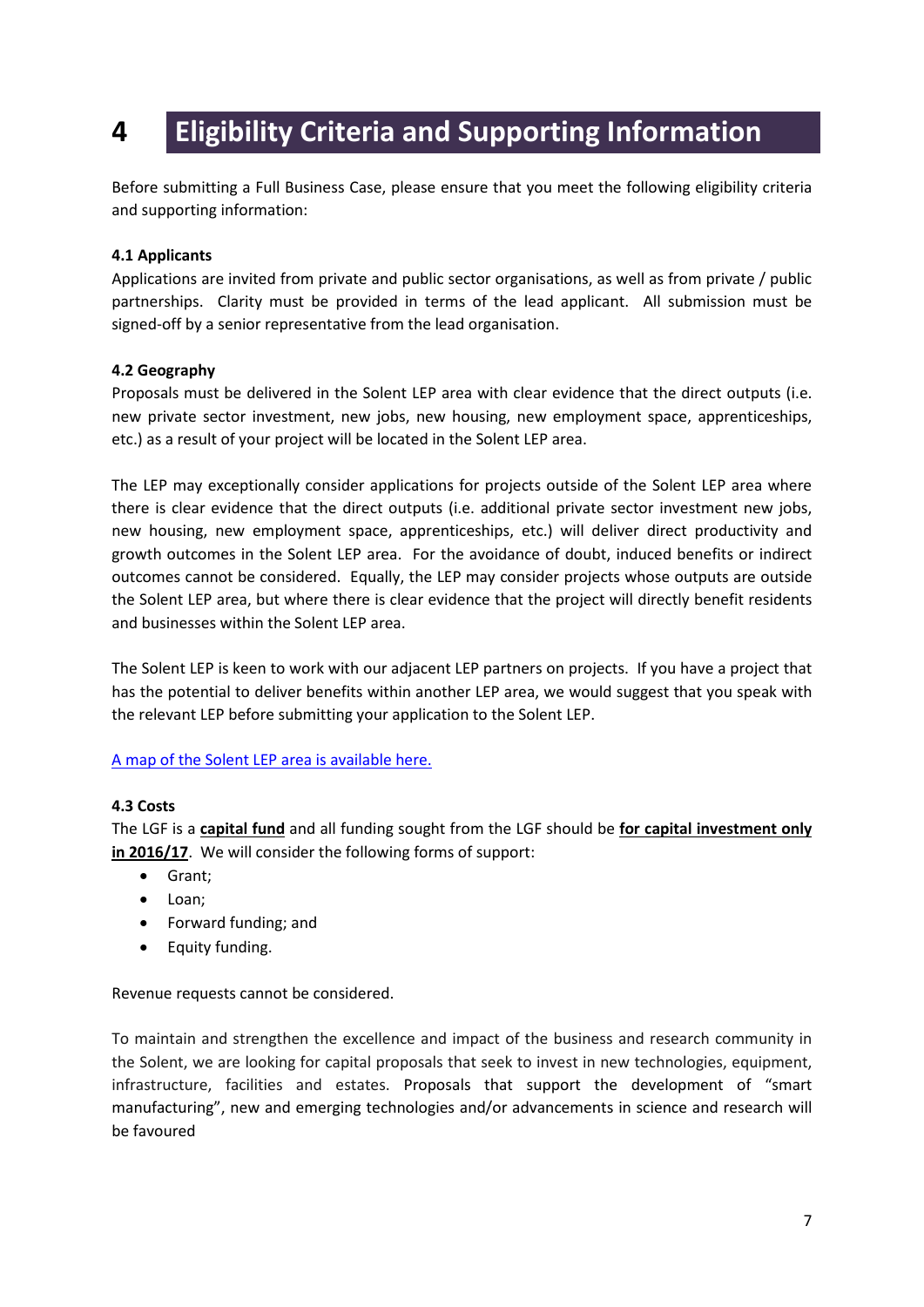This includes providing capital support for existing assets as well as identifying new priorities, including those at research centers, at universities and other research organisations in the Solent LEP area. This investment supports a broad and diverse "well-founded" research base and provides opportunities to advance the Solent innovation agenda.

All costs must be clearly shown, with contributions split by funding partner. You must also set out the basis on which the costs have been calculated (i.e. pre-feasibility, outline design, detailed design…).

Priority will be given to projects that have all their funding in place and that can spend the LEP funding by the end of March 2017 and proposals that support the development of "smart manufacturing" and/or new and emerging technologies or advancements in science and research will be favoured

#### **4.4 Minimum Funding Threshold**

The minimum bid threshold is £250,000 and there is no maximum bid threshold, although applicants should note that the maximum grant funding available within this fund is £3,000,000.

#### **4.5 Local Contribution and private sector leverage**

The amount of funding sought from the LGF must contribute directly to a project alongside confirmed and secured third party investment and the project must demonstrate that it will bring in additional private sector investment. Where this is not possible, there should be a clear timeline presented to achieving certainty of contributions.

Funding leveraged directly into the project needs to demonstrate a real stake in the outcome of the project and private sector investment unlocked must be clearly evidenced. The requirement is for clear, demonstrable, leverage. **Local funding contributions to the project should represent at least 50% of the total project cost as an absolute minimum**. In addition to any local contribution there is a clear expectation that the Local Growth Fund contribution will unlock wider additional private sector investment at a minimum ratio of 4:1, which may draw from wider economic impacts flowing from the proposal. Projects that have the potential to unlock higher levels of private sector investment will be favoured.

#### **4.6 Job creation and SME (Small and Medium Enterprises) support**

Proposals that support SME s and/or demonstrate the creation of new, sustainable private sector full time jobs, or the safeguarding of sustainable private sector full time jobs will be prioritised. For the purposes of this fund, a full time job is one of 30 or more hours a week. Two part time jobs of 15 or more hours a week count as equivalent to one full time job.

Jobs created or safeguarded would need to be retained for a minimum of two years after the project is completed.

Safeguarding jobs relates to existing jobs within a business that would otherwise be lost in the next 12 months should the funding not be secured. These jobs will be continued and supported by a new business development.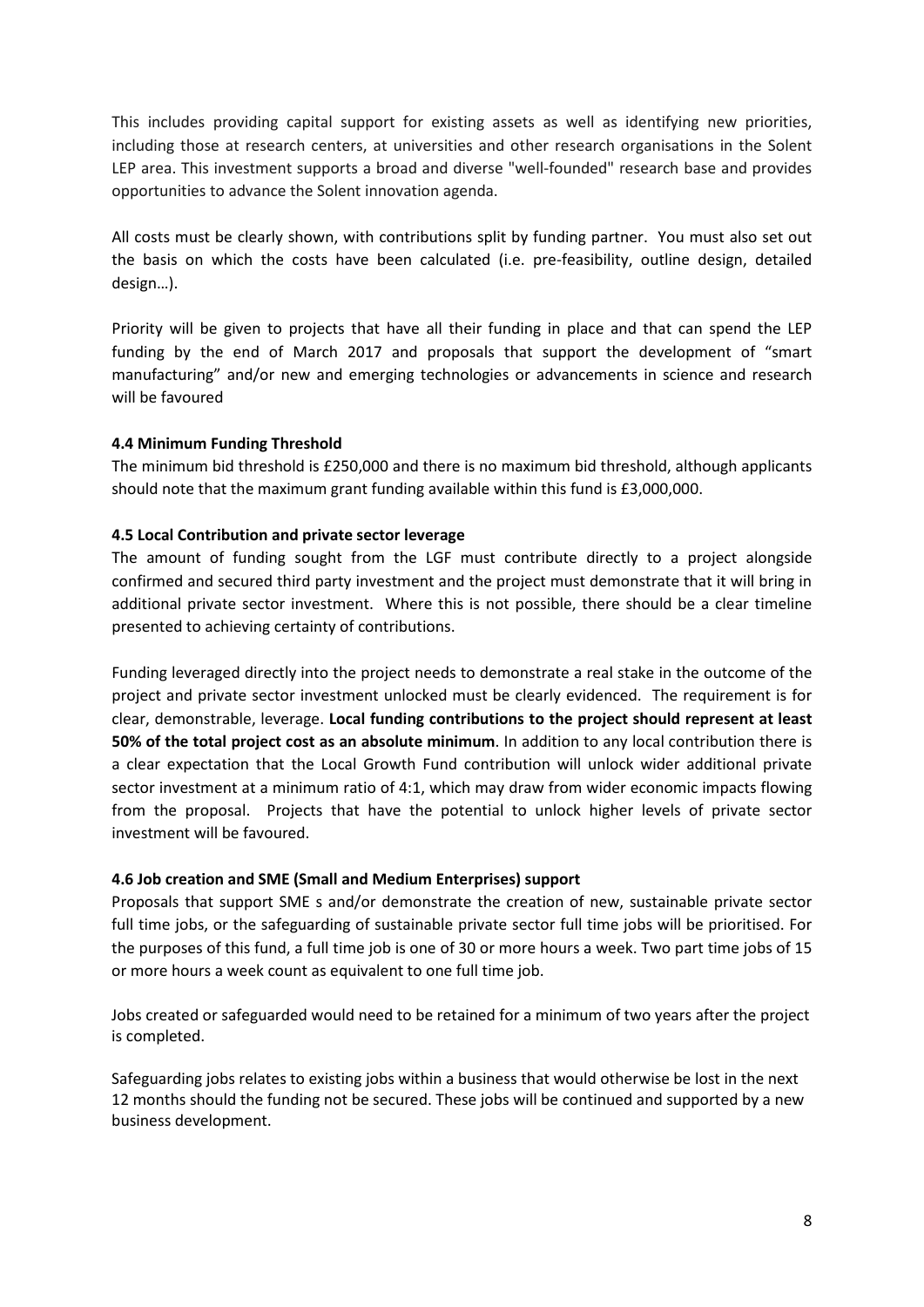#### **4.7 Project and Programme Applications**

Only proposals for discrete and definable projects, with clear links to outcomes (i.e. private sector investment, new jobs, new housing, new employment space, apprenticeships, etc.) will be considered. Applications for a programme of activity will not be considered.

#### **4.8 Deliverability**

Applications must provide clarity on the route and timeline for delivery. Greater clarity in this regard will enable the LEP greater confidence in deliverability. Given that we are prioritising projects with a start date before 31 March 2017 there is an expectation that all relevant consents would be in place and that local funding contributions are confirmed and in place.

#### **4.9 Additionality**

Applicants will need to demonstrate clear added value in relation to any project to be funded. This will include demonstrating that the proposal will not come forward at all, or within a timely manner or at a similar scale, if funding is not secured (sometimes referred to as deadweight). In addition, the project should not represent a displacement of the economic activity from elsewhere in the UK.

#### **4.10 State Aid**

Public funding will only be available where it is compatible with EU State aid regulations and applicants should be aware that their proposal will be scrutinised accordingly. Potential applicants should take account of this when considering the development of proposals. The applicant will be required to demonstrate that their proposal is compatible with EU State aid regulations. The Department for Business Innovation and Skills has provided information on state aid on its website<sup>[1](#page-9-0)</sup>, which may be helpful. Neither the LEP nor its Accountable Body, Portsmouth City Council, will be prepared to hold any State Aid risk.

#### **4.11 Due Diligence**

Shortlisted projects will be required to undergo a technical due diligence review. Projects will need to satisfactorily complete the process before funding is awarded subject to contract. There will be three stages to the process:

#### **Financial appraisal**

The Solent LEP will not fund projects which would still be funded and be able to go ahead without investment from the Innovation Programme Fund. In other words, the LEP's funding must not replace other funding options, and applicants must demonstrate the need they have for investment from this fund. The Solent LEP will also provide only the minimum funding required to allow the project to progress. The financial appraisal stage, therefore, will seek to:

- Appraise the project financial position and test underlying assumptions;
- Identify the minimum funding needed to unlock the development;
- Consider the most appropriate form of investment (grant, loan, forward funding, equity funding);
- Evaluate the potential for recovery of the Solent LEP's investment through loan repayment, interest, share of returns, overage, or other models (where applicable);
- Understand pricing and marketing strategies for the project;
- Understand and consider the financial, commercial and market risks associated with the

<span id="page-9-0"></span> <sup>1</sup> <https://www.gov.uk/guidance/state-aid>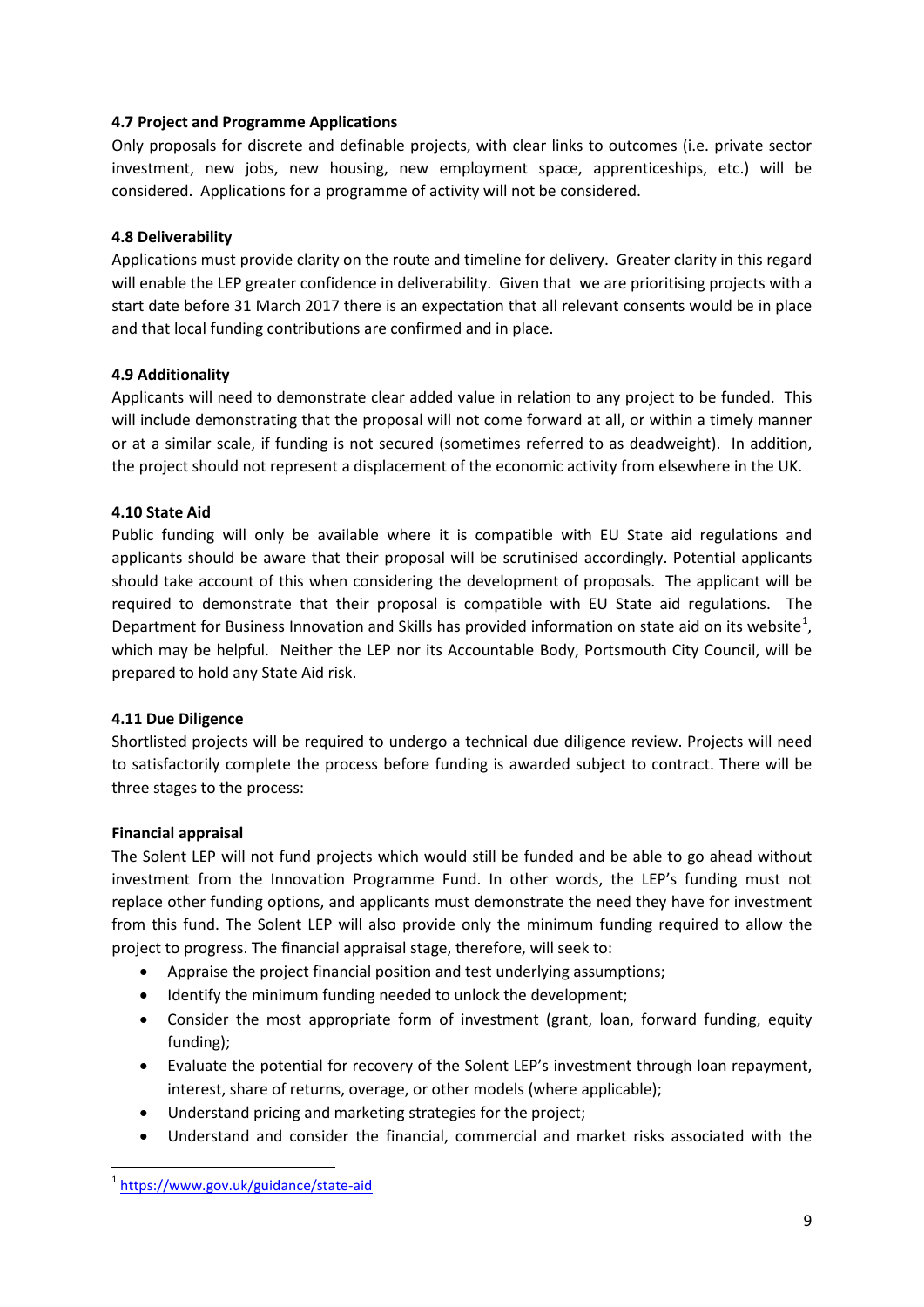project;

- Review the level of optimism bias contained in the costings; and
- Gain comfort around deliverability / defrayal of funding within specified timescales.

The Solent LEP reserves the right to request additional financial information. The Solent LEP will also, where appropriate, enter into a three-way dialogue with the applicant and other parties in order to discuss the viability of a project (for example, with the local planning authority, where the viability of a scheme is impacted by the scale of the planning obligations).

#### **Financial standing**

Applicants will be required to undergo a thorough review of their financial standing.

Where funding has been advanced other than in the form of a grant, the Solent LEP will also consider the most appropriate form of security for its investment. This may involve the use of charges and guarantees as well as negotiation with existing financiers. An assessment of credit worthiness and collateralisation (for loan, equity or forward financing) will be required for all projects. The Solent LEP reserves the right to request additional financial information from any applicant. The Solent LEP also reserves the right to take account of an applicant's track record on investment recovery.

#### **Deliverability**

The Solent LEP will undertake a risk assessment for each shortlisted project. This will review risks in relation to:

- The ability to (re)start on site including a review of title, planning and site constraints;
- The development programme and underlying assumptions;
- The sales/revenue programme and underlying assumptions;
- Mitigation of potential cost increases; and
- Defrayal by agreed deadlines.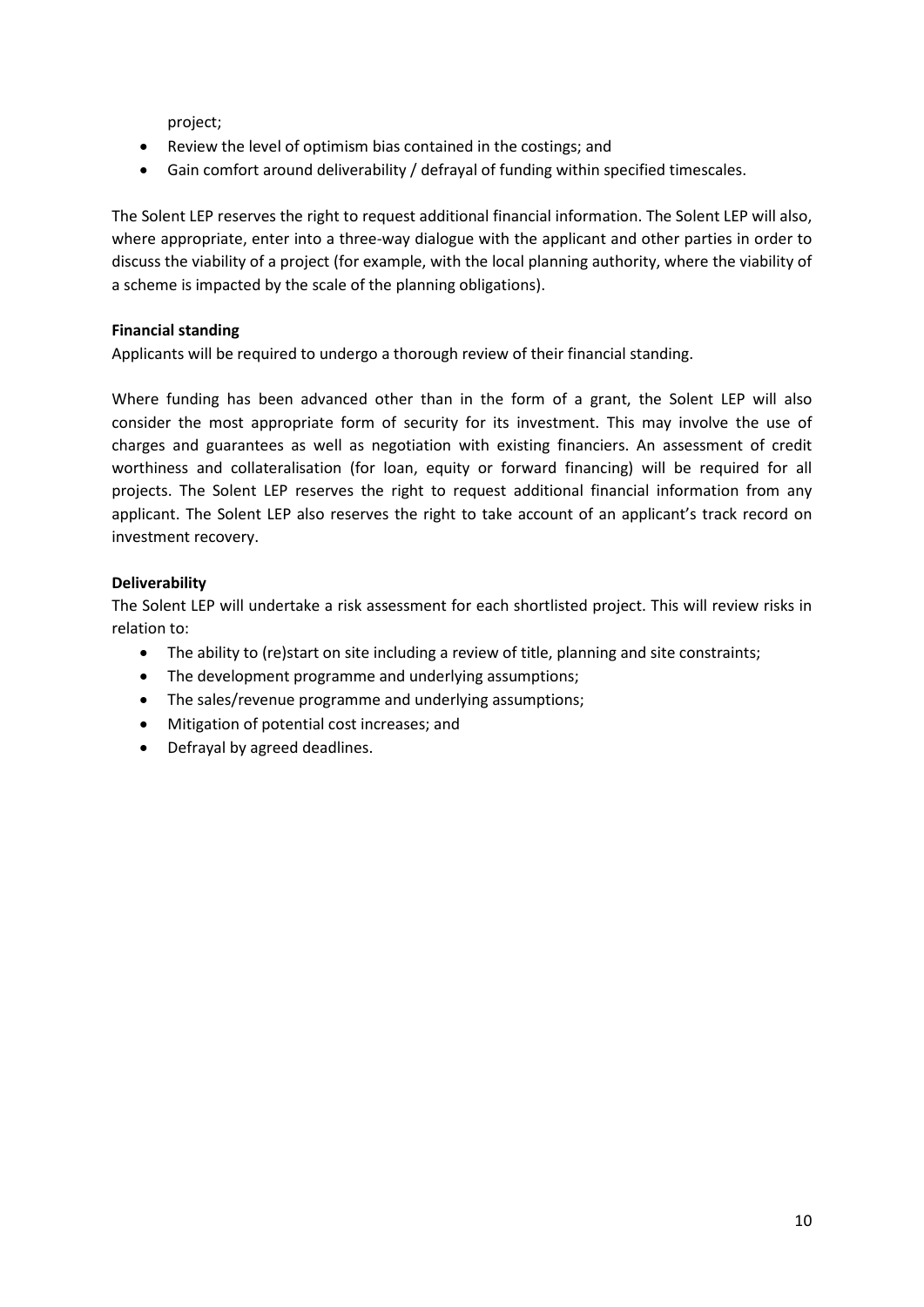### **5 Types of Funding and State Aid**

**For applications seeking loan, forward funding or equity investment, please contact the LEP (section 9) as additional information will be required.**

#### **5.1 Grants**

Funding may be sought in the form of a capital grant, alongside confirmed and secured third party investment.

#### **5.2 Loans**

Loans, at market rates will be required to be repaid on a basis agreed during the due diligence stage with a longstop date of January 2020, may be requested. Exceptionally, the LEP may consider a longstop date beyond this where a proposal will generate high levels of jobs, or leverage significant additional private sector investment. If you intend to provide a longstop date on the basis of exceptional circumstances / outputs, it is strongly recommended that you contact the Solent LEP first in order to discuss this.

For private sector applicants the market interest rate will be calculated using the EC Reference Rate plus a margin calculated on the basis of an assessment, by the Solent LEP as part of the due diligence process, of creditworthiness and collateralisation. An interest rate matrix using the latest EC Reference Rate, as at  $1<sup>st</sup>$  October 2016, is published separately, and is set out below.

For most loans to Local Authorities or other Public Sector applicants, subject to state aid regulations, there will be no market interest rate applied. However, an administration fee will be charged for each loan made and will be deducted from the initial advance made to the loan recipient. The oneoff fixed fee will be 2.5% of the total loan amount.

However, if the funding is for a solely commercial venture that does not fall within a permitted activity as set out within State Aid legislation then a commercial interest rate will apply. This would be calculated as would a loan to a private sector applicant as set out below.

In order to avoid direct arrangements with projects constituting a State Aid, the Solent LEP (in common with most other LEPs) has decided that a commercial rate of interest will be payable on any loans provided to the private sector. Interest rates will be calculated using the EC Reference Rate plus a margin calculated on the basis of an assessment by the Solent LEP and Portsmouth City Council, as part of the due diligence process, of creditworthiness and collateralisation.

Interest rates are assessed using European Commission guidance as set out in the Communication which can be found at: [http://ec.europa.eu/competition/state\\_aid/legislation/reference\\_rates.html](http://ec.europa.eu/competition/state_aid/legislation/reference_rates.html)

The EC Reference rate is used as the variable rate and has been set at 0.84% from  $1<sup>st</sup>$  October 2016. This rate is then increased by a margin (to reflect the creditworthiness of the borrower and the level of collateral offered). A summary matrix outlining these margins is included below: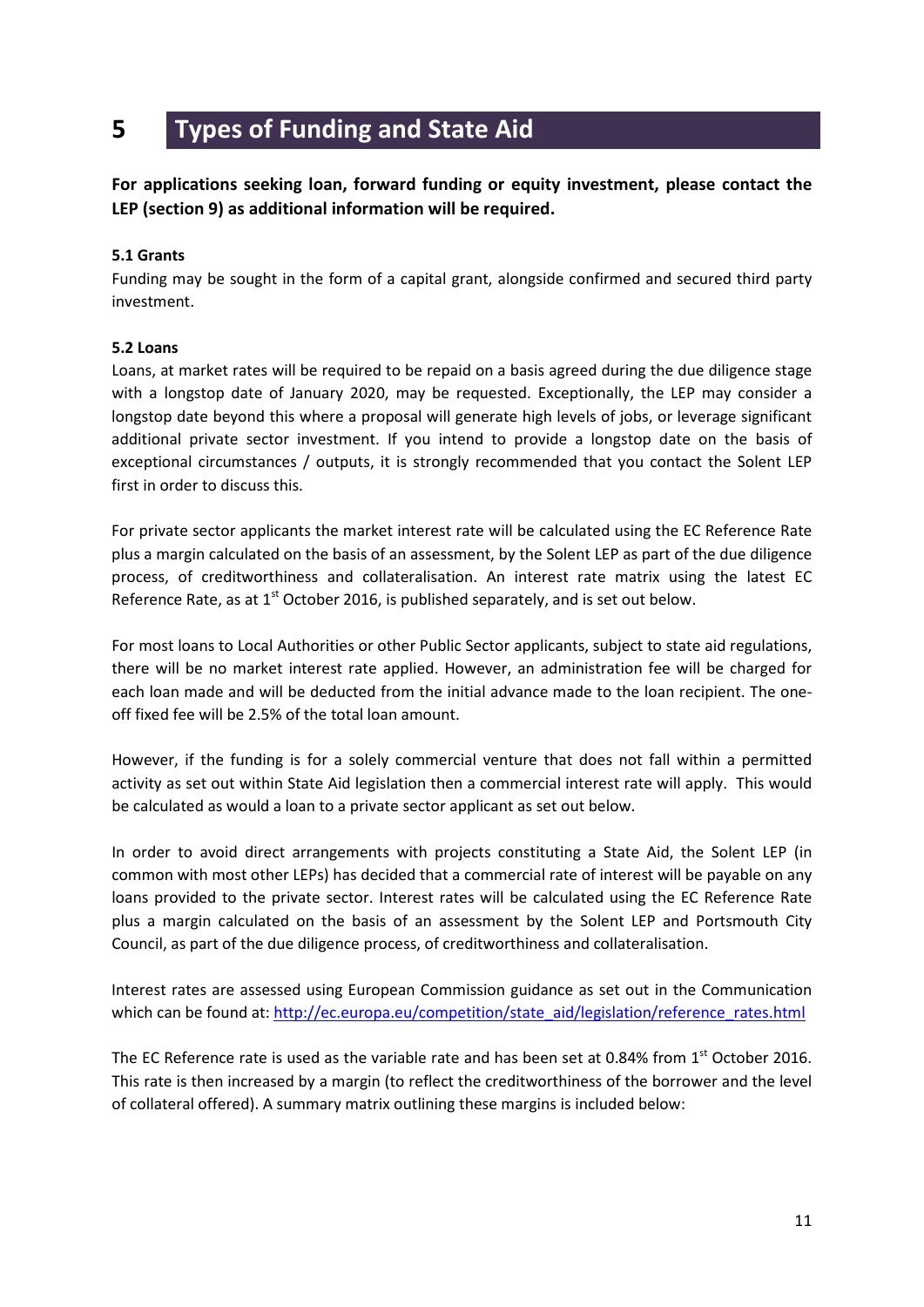| <b>Rating Category</b>                       | <b>Collateralisation</b> |               |      |
|----------------------------------------------|--------------------------|---------------|------|
|                                              | High                     | <b>Normal</b> | Low  |
| Strong (AAA-A)                               | 0.6%                     | 0.75%         | 1%   |
| Good (BBB)                                   | 0.75%                    | 1%            | 2.2% |
| <b>Satisfactory (BB)</b>                     | 1%                       | 2.2%          | 4%   |
| Weak (B)                                     | 2.2%                     | 4%            | 6.5% |
| Bad / Financial Difficulties (CCC and below) | 4%                       | 6.5%          | 10%  |

Full information in relation to the margin increases applied is available at: [http://ec.europa.eu/competition/state\\_aid/legislation/compilation/h\\_10\\_07\\_09\\_en.pdf](http://ec.europa.eu/competition/state_aid/legislation/compilation/h_10_07_09_en.pdf)

Assessment of interest rates will be carried out by the Solent LEP and its Accountable Body, Portsmouth City Council, as part of the due diligence process and decisions made are final.

#### **5.3 Forward funding**

Where the Solent LEP provides funding against planning obligations that project leads have agreed to make toward the provision of infrastructure needed to unlock projects, the funding agreement would be with the Local Planning Authority who would recoup the investment through the planning obligations process and re-pay the Solent LEP.

The state aid rules do not apply if financial support is from one public body to another public body to undertake activity that is for public benefit. Forward funding for infrastructure works to a Local Planning Authority through this Fund would not, in principle, be classed as State Aid if the aid is not to assist with an economic activity, it does not confer an advantage on a particular economic undertaking nor does it distort competition. The Accountable body (Portsmouth City Council) will need to satisfy itself in relation to S106 agreements. These tests will be considered when the Solent LEP is considering proposals.

In addition, an administration fee will be charged for projects financed through forward funding arrangements. This fee will be deducted from the advance payment made to the recipient. The oneoff fixed fee will be 2.5% of the total forward funding amount.

#### **5.4 Equity Investments**

An investment could be made on the basis of equity share where the fund has first call on any proceeds up to the investment value including a commercial interest charge for the funds employed and then an agreed share of the profits thereafter.

The amount and type of funding ultimately offered to any project will reflect the Solent LEPs assessment of the minimum support needed for the project to proceed and the level of risk involved. The Solent LEP and Portsmouth City Council as Accountable Body for the fund may require security in the form of charges against assets or future asset values in order to satisfy the due diligence process.

The Solent LEP needs to satisfy Portsmouth City Council as Accountable Body for the Fund about the project and assistance meeting State Aid regulations. This will also be part of the due diligence process (see below). Portsmouth City Council, as the Solent LEP's Accountable body for the Local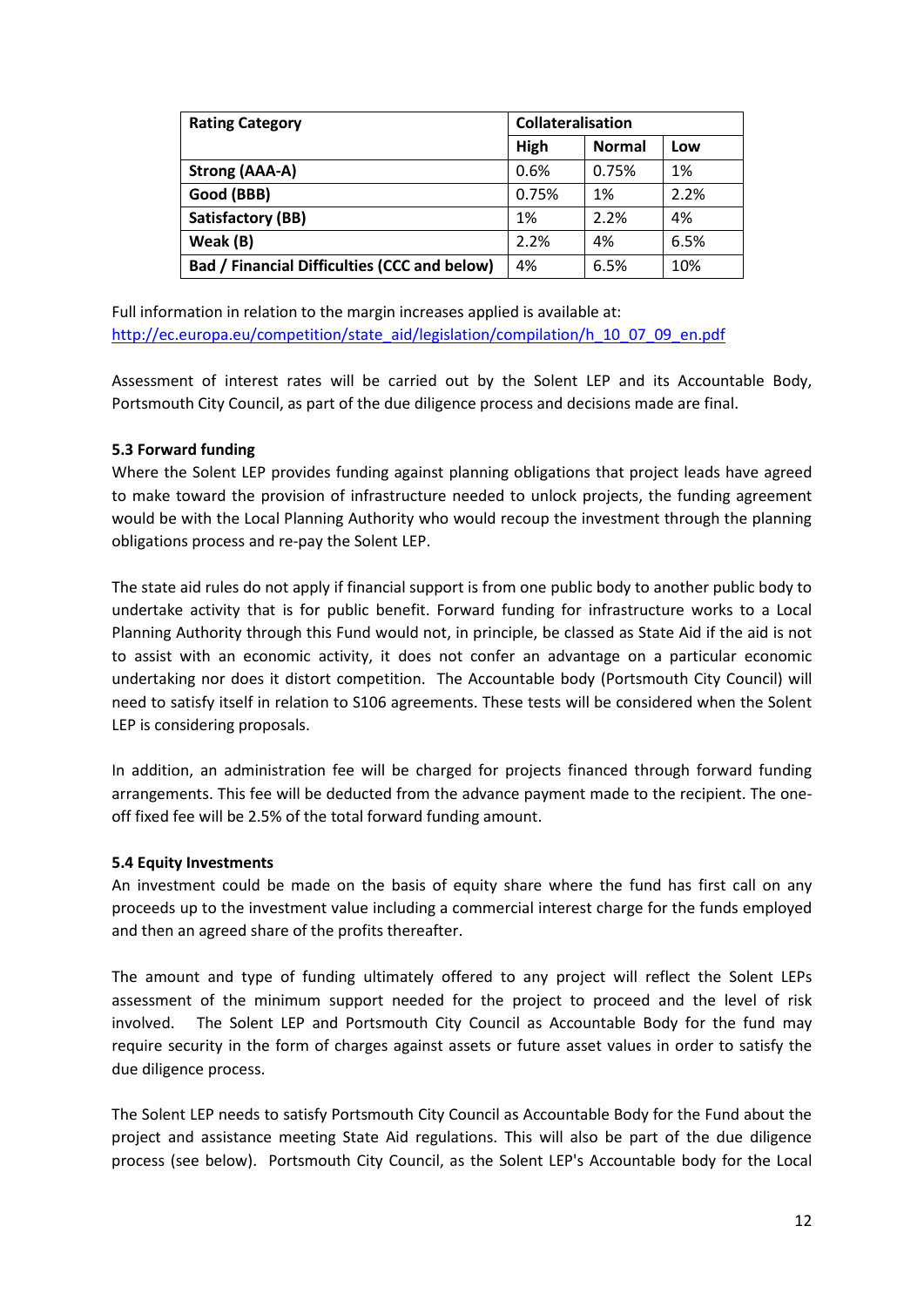Growth Fund, will enter into all funding agreements on behalf of the Solent LEP. The Solent LEP's liability will always be limited to the value of its agreed investment.

For specific details – including aid intensities, the incentive effect and eligible costs – applicants must refer to the relevant part of the Regulations. Further information is available at:

[www.gov.uk/government/uploads/system/uploads/attachment\\_data/file/15279/The\\_English\\_Risk\\_](http://www.gov.uk/government/uploads/system/uploads/attachment_data/file/15279/The_English_Risk_Capital_Investment_State_Aid_Scheme.pdf) [Capital\\_Investment\\_State\\_Aid\\_Scheme.pdf](http://www.gov.uk/government/uploads/system/uploads/attachment_data/file/15279/The_English_Risk_Capital_Investment_State_Aid_Scheme.pdf)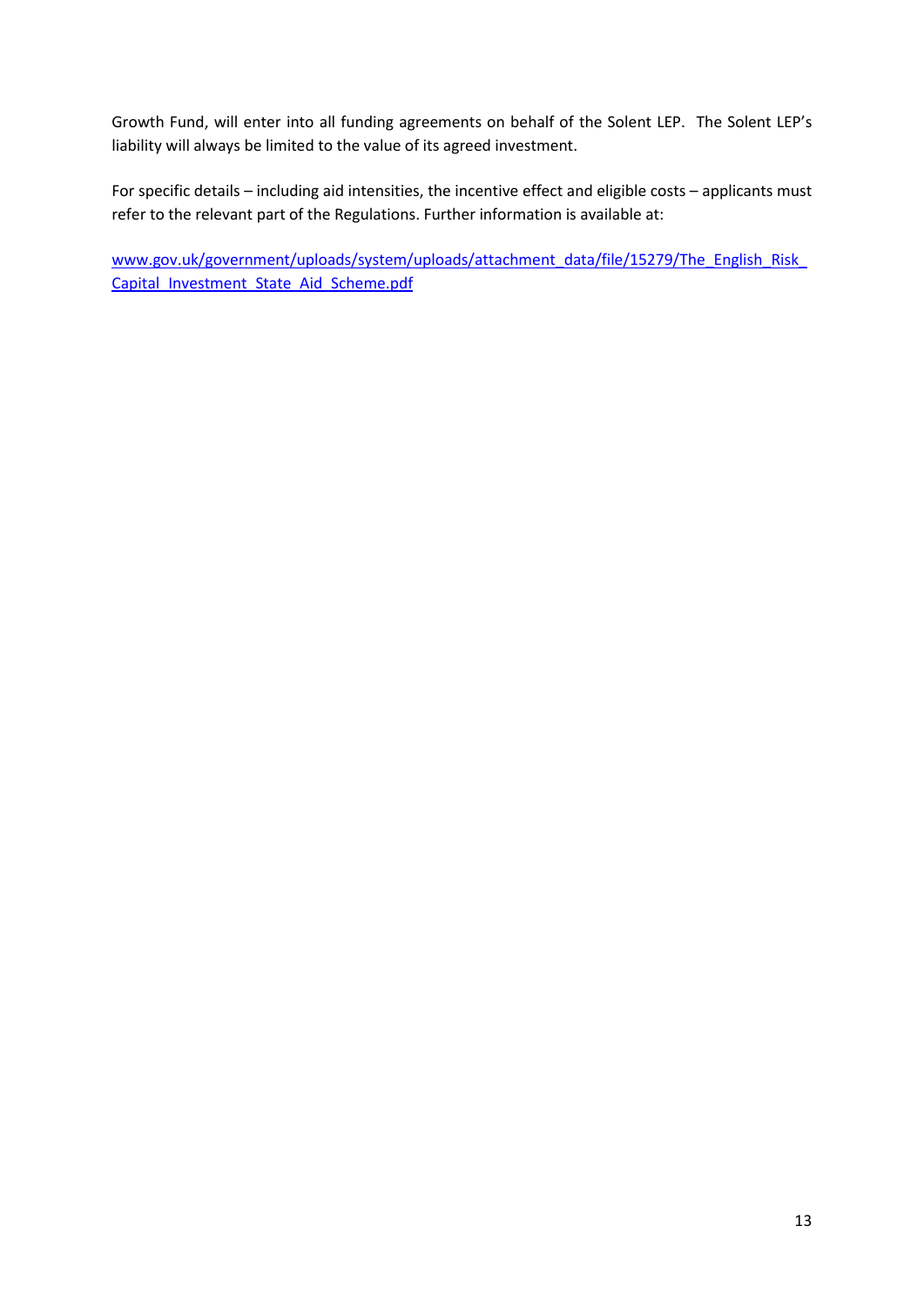# **6 Prioritisation of Projects**

All eligible full business cases will be assessed against the following prioritisation matrix and in terms of their consistency with HM Treasury Green Book advice for the development of business cases (see section 7).

| <b>Core Criteria</b>          |                                                                                   |  |  |  |
|-------------------------------|-----------------------------------------------------------------------------------|--|--|--|
| <b>Strategic Fit</b>          | The extent to which a site supports one or more of the strategic priorities in    |  |  |  |
|                               | Solent LEP Strategic Economic Plan and/or raise productivity levels               |  |  |  |
| <b>Productivity</b>           | How the proposal will support an increase in productivity.                        |  |  |  |
| <b>Deliverability</b>         | The ability to demonstrate that the project is deliverable including: the extent  |  |  |  |
|                               | to which it has planning permissions and other legal consents in place; the       |  |  |  |
|                               | adequacy of the funding package; the financial standing of the delivery           |  |  |  |
|                               | partners, and the risks to timely delivery.                                       |  |  |  |
| <b>Start Dates</b>            | Applicants should identify whether the project is expected to come forward in     |  |  |  |
|                               | the short-term.                                                                   |  |  |  |
| <b>Private Sector /</b>       | The ability to lever other funding, in particular, private sector funding and the |  |  |  |
| <b>Other Leverage</b>         | scale of the Investment.                                                          |  |  |  |
| <b>Jobs</b>                   | The value (quality i.e. permanent vs. temporary jobs) and number of the jobs      |  |  |  |
|                               | created.                                                                          |  |  |  |
| <b>Homes</b>                  | Delivery of new housing provision (where applicable).                             |  |  |  |
| <b>Skills</b>                 | Delivery of skills outcomes (where applicable)                                    |  |  |  |
| <b>Additionality</b>          | The extent to which a site's benefits will be realised without the funding        |  |  |  |
|                               | (deadweight); the impact of the funding on the speed of delivery of the           |  |  |  |
|                               | economic benefits; and the extent to which the funding will shift economic        |  |  |  |
|                               | activity from other areas (displacement).                                         |  |  |  |
| <b>Supplementary Criteria</b> |                                                                                   |  |  |  |
| <b>Wider Economic</b>         | The wider impact on the economy of the Solent LEP area (i.e. will it help unlock  |  |  |  |
| <b>Impacts</b>                | or bring forward other development sites or economic activity; will it help       |  |  |  |
|                               | grow the priority sectors; and the knock-on impacts to other companies in a       |  |  |  |
|                               | supply-chain).                                                                    |  |  |  |
| <b>Social Impact</b>          | The extent to which the project will have wider social or environmental           |  |  |  |
|                               | benefits to the Solent (e.g. providing employment opportunities in deprived       |  |  |  |
|                               | city areas, supporting people into work through apprenticeships and other         |  |  |  |
|                               | access to employment routes.                                                      |  |  |  |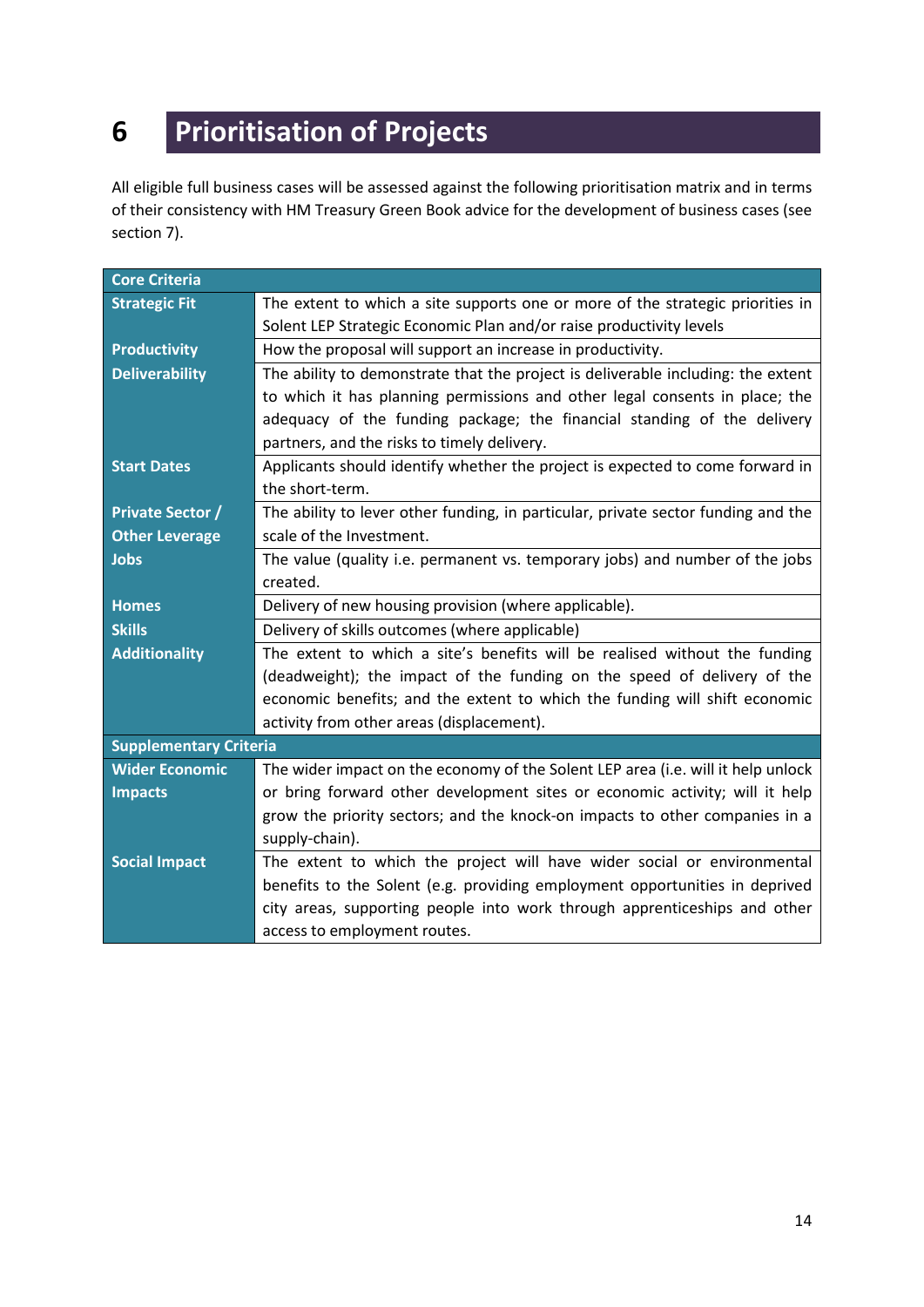### **7 Full Business Case Development**

The Solent LEP will require a full business case<sup>[2](#page-15-0)</sup> to be developed at risk by scheme proposers, before a firm commitment to funding can be considered. This section provides advice on the content of full business cases.

The purpose of the full business case is to:

- identify the 'market place opportunity' which offers optimum VFM;
- set out the negotiated commercial and contractual arrangements for the deal;
- demonstrate that it is 'unequivocally' affordable;
- put in place the detailed management arrangements for the successful delivery of the scheme.

Advice on the production of a Green Book compliant business case is available in [Green Book](https://www.gov.uk/government/uploads/system/uploads/attachment_data/file/469317/green_book_guidance_public_sector_business_cases_2015_update.pdf)  [Supplementary Guidance on Delivering Public Value from Spending Proposals.](https://www.gov.uk/government/uploads/system/uploads/attachment_data/file/469317/green_book_guidance_public_sector_business_cases_2015_update.pdf)

There is no prescribed format or template for business cases but they must include the following:

- Outline of the Scheme and its deliverables; andevidence that all relevant consents are in place (or are scheduled to be in place); and
- evidence that third party funding is in place; and
- a full financial appraisal to include financial forecasts, phasing of expenditure, cash-flow for delivery; and key assumptions and contingencies; and
- Other options considered and discounted setting out the rationale for doing so, and which has regard to the overall strategic fit, delivery of outcomes, deliverability, risk and cost; and
- a full project delivery plan; and
- a risk register; and
- contracting arrangements for construction (where relevant).

Schemes will only be approved that offer at least "high" value for money, defined locally as a providing a value for money of at least 4:1. This assessment should not only reference the HM Green Book Benefit:Cost Ratio (BCR), but also the wider economic and financial impact of the proposal. In exceptional circumstances a scheme that offers less than "high" value for money outcomes may be considered where its delivery will drive new productivity and/ or economic growth and/ or employment and/ or housing growth in the area of economic vulnerability (as defined against published UK averages) or in areas that have designated Assisted area status under the new EU Map for the period 2014-2020 $^3$  $^3$ .

Business cases should be developed in accordance with the guidance provided by HM Treasury: [https://www.gov.uk/government/uploads/system/uploads/attachment\\_data/file/277345/green\\_bo](https://www.gov.uk/government/uploads/system/uploads/attachment_data/file/277345/green_book_guidance_on_public_sector_business_cases_using_the_five_case_model_2013_update.pdf) ok guidance on public sector business cases using the five case model 2013 update.pdf

<span id="page-15-0"></span> $2$  In exceptional circumstances the LEP Board may consider and approve funding requests without a full business case, for example, in the face of an economic shock or for a transformational opportunity.

<span id="page-15-1"></span> $3$  The Solent has two areas that have been designated Assisted Area Status, in Portsmouth Harbour, and the Isle of Wight. The map is available from:

[https://www.gov.uk/government/uploads/system/uploads/attachment\\_data/file/310564/2014-2020\\_UK\\_Map\\_A1.jpg](https://www.gov.uk/government/uploads/system/uploads/attachment_data/file/310564/2014-2020_UK_Map_A1.jpg)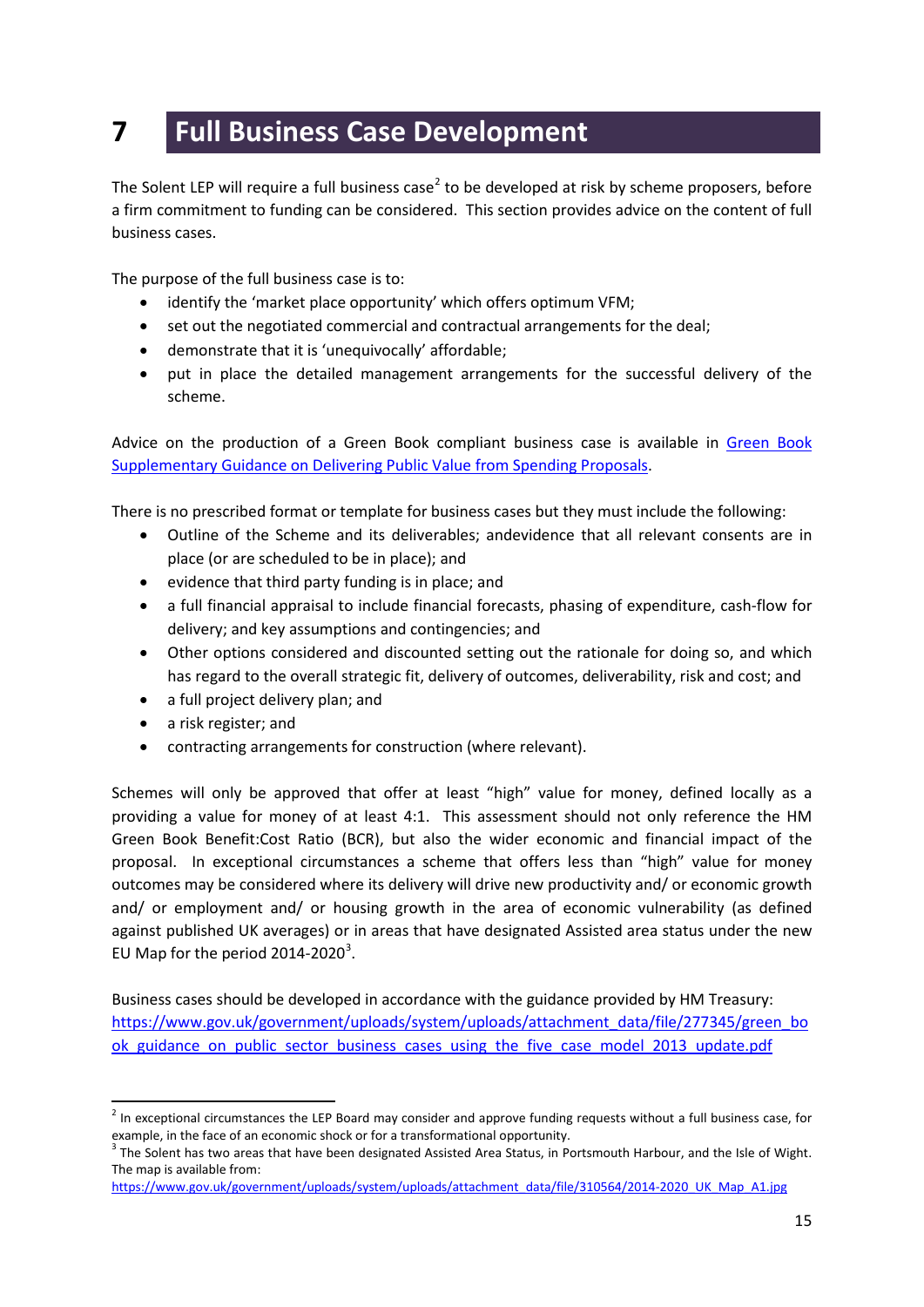Business cases will need to demonstrate how the proposal is state aid compliant. Additional guidance on this may be issued.

Please note all full business cases will be published on the Solent LEP [website](http://solentlep.org.uk/) and will be subject to an eight week consultation period. If any information contained within a business case is confidential, commercially sensitive, or deemed inappropriate for publication online it is the responsibility of the scheme proposer to make this explicitly clear to the Solent LEP. Where this is the case, the scheme proposer must submit a full business case to the Solent LEP for assessment, and submit an additional separate 'publishable' full business case. However proposers should ensure that the publishable business case includes all of the key components of the other business case submitted for application consideration. The former will be assessed, whilst the latter will be published online.

Monitoring and evaluation are a core component of the LGD and funding beneficiaries will be required to provide progress updates through a monitoring spreadsheet on a quarterly basis and all funding claims will need to also be accompanied by a monitoring report.

Expenditure for which claims are made must have been defrayed (unless otherwise agreed with the LEP), recorded in the organisations accounts and, if requested by the Accountable Body, available for audit. Invoices evidencing expenditure will be required.

Project promoters will be expected to ensure that their monitoring and evaluation framework, which will be agreed by the Solent LEP, can support the wider monitoring and evaluation of the Solent LEP for the Solent Growth Deal. All funded projects will also be required to produce an evaluation plan, which will need to include an evaluation of the LGF intervention and a summary analysis of the outcomes that the project / programme has delivered. Further information will be made available as part of the funding agreement between the scheme lead delivery body and the accountable body for the Solent LEP.

Promoters should also expect to provide periodic submissions of an up to date risk log.

**Business cases are developed at the risk and cost of the project promoter.** Submission of a business case does not in any way secure funding from Solent LEP for a project.

**For applications seeking loan, forward funding or equity investment, please contact the LEP (section 9) as additional information will be required.**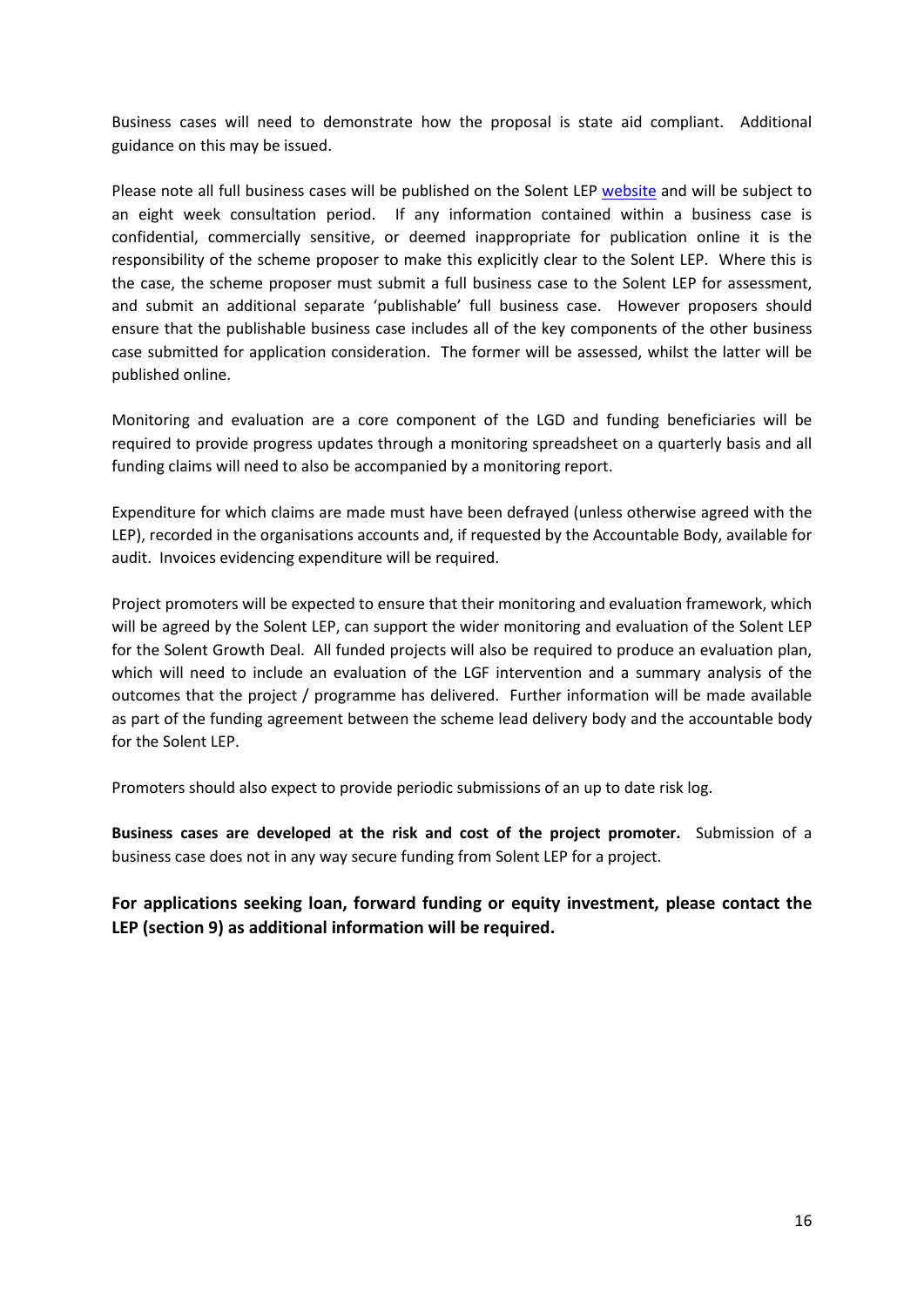### **8 Activity Timetable**

This call for projects opened on **Monday 3rd October 2016**.

Two bidding opportunities are being opened in parallel: One opportunity closing on 31<sup>st</sup> October 2016 for projects that are *shovel ready*; and one closing on 30<sup>th</sup> November 2016 for projects that need onger to develop a full business case. Projects submitted in October will have an earlier opportunity to secure funding.

Full business cases should be submitted electronically to [pipeline@solentlep.org.uk.](mailto:pipeline@solentlep.org.uk) Scheme proposers should be mindful of issues relating to email attachment file sizes, and it is the responsibility of the scheme proposer to ensure that an electronic version of the full business case is submitted to the LEP by the deadline.

The following provides the expected timetables regarding the two parallel calls.

| Call Closes                         | 1700 on Monday 31 <sup>st</sup> October 2016 |
|-------------------------------------|----------------------------------------------|
| Assessment Period and Due Diligence | 01-11-2016 to 22-11-2016                     |
| Update to all applicants            | Expected W/C 28 <sup>th</sup> November 2016  |

| Call Closes                         | 1700 on Wednesday 30 <sup>th</sup> November 2016 |
|-------------------------------------|--------------------------------------------------|
| Assessment Period and Due Diligence | 1-12-2016 - 6-01-17                              |
| Update to all applicants            | Expected W/C $9th$ January 2017                  |